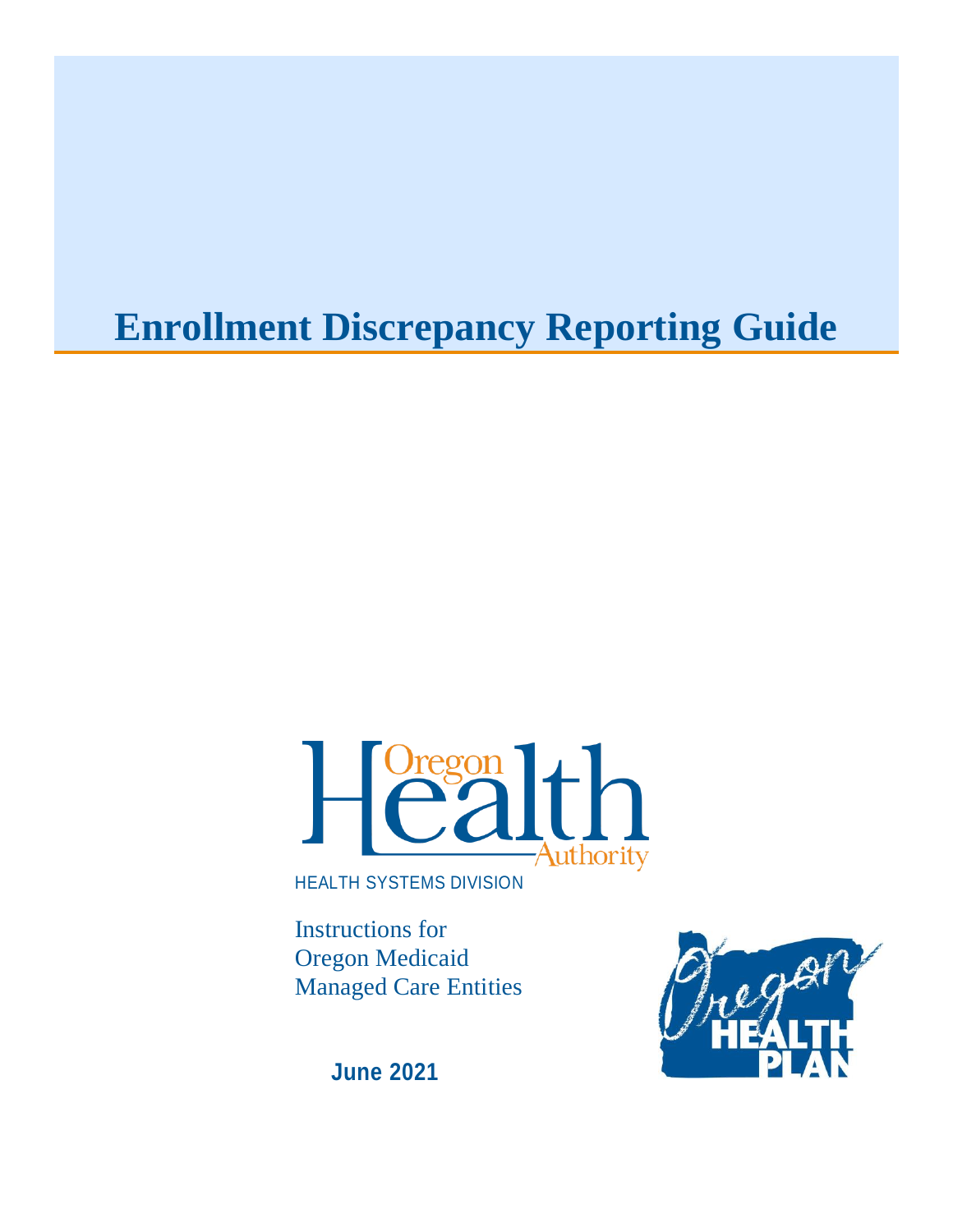# **Contents**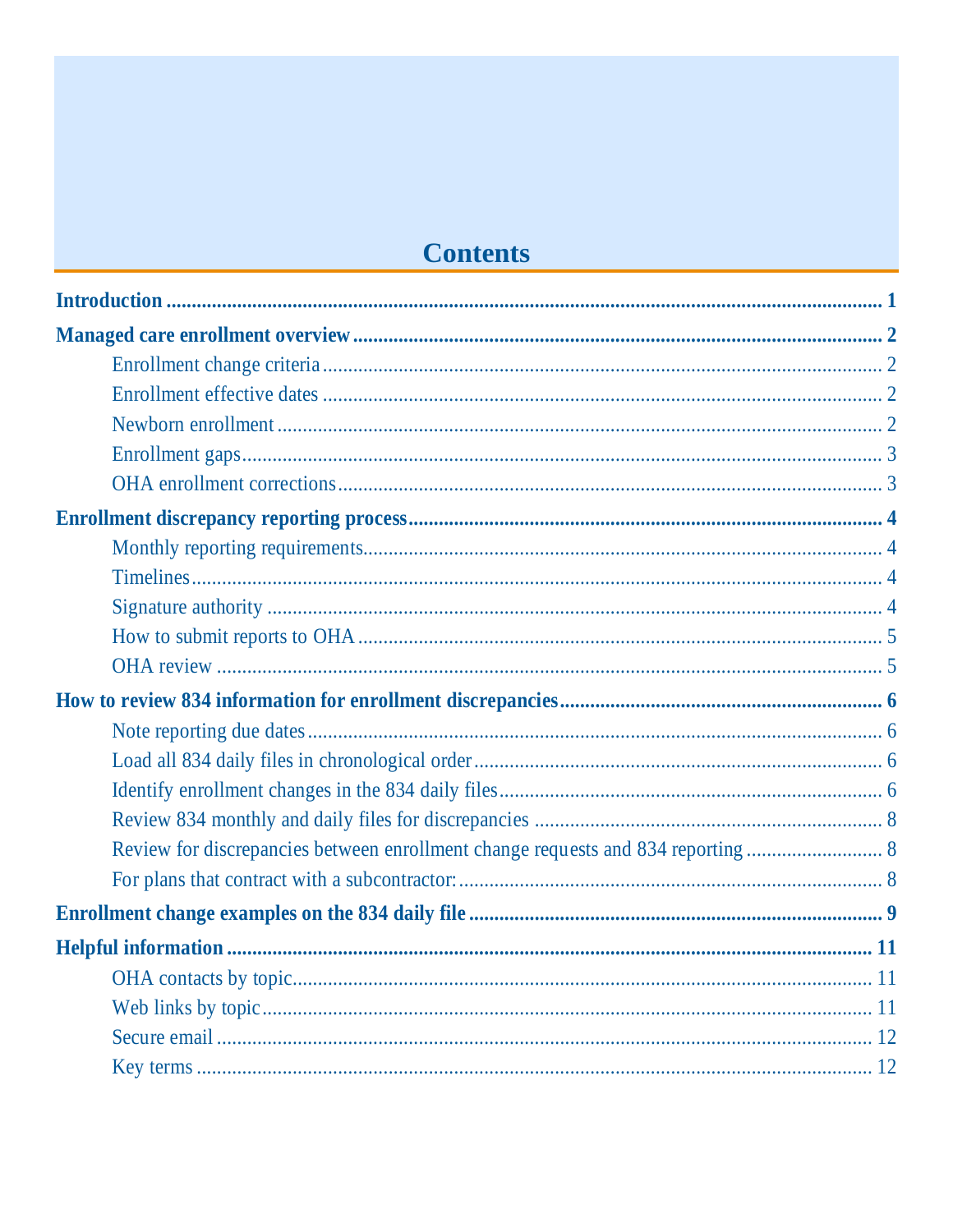# **Introduction**

### <span id="page-2-0"></span>**Purpose**

To provide coordinated care organizations (CCOs) and managed care entities (MCEs) with guidance and resources to help with the monthly Enrollment Discrepancy Reporting Process. This includes:

- An overview of the Oregon Health Authority (OHA) managed care enrollment process
- An overview of the monthly reporting process
- How to identify and report enrollment discrepancies
- Helpful information, resources, and contacts

# **Policies/rules that apply**

#### **Oregon Administrative Rules**

Health Systems Division: Medical Assistance Programs – Chapter 410

- 410-141-3800 CCO Enrollment for Children Receiving Health Services
- 410-141-3805 Mandatory MCE Enrollment Exceptions
- 410-141-3810 Disenrollment from MCEs
- 410-141-3815 CCO Enrollment for Temporary Out-of-Area Behavioral Health Treatment Services

### **Code of Federal Regulations (CFR)**

CFR Title 42, Chapter IV § 438.56, 438.242, 438.604, 438.606

# **Form(s) that apply**

These forms are available on the CCO Contract Forms page at [www.oregon.gov/OHA/HSD/OHP/Pages/CCO-](http://www.oregon.gov/OHA/HSD/OHP/Pages/CCO-Contract-Forms.aspx)[Contract-Forms.aspx.](http://www.oregon.gov/OHA/HSD/OHP/Pages/CCO-Contract-Forms.aspx)

- [Enrollment Reconciliation -](https://www.oregon.gov/oha/HSD/OHP/CCO/Discrepancies-Found-Report.xlsx) Discrepancies Found Report (Excel Spreadsheet)
- [Enrollment Reconciliation Certification -](https://www.oregon.gov/oha/HSD/OHP/CCO/Discrepancies-Found-Form.docx) Discrepancies Found
- [Enrollment Reconciliation Certification](https://www.oregon.gov/oha/HSD/OHP/CCO/No-Discrepancies-Found-Form.docx) No Discrepancies Found
- [MCE Signature Authorization Form](https://www.oregon.gov/oha/HSD/OHP/CCO/MCE-Signature-Authorization-Form.doc) CCOs must send a new form if the CEO/CFO signer or the delegated employee changes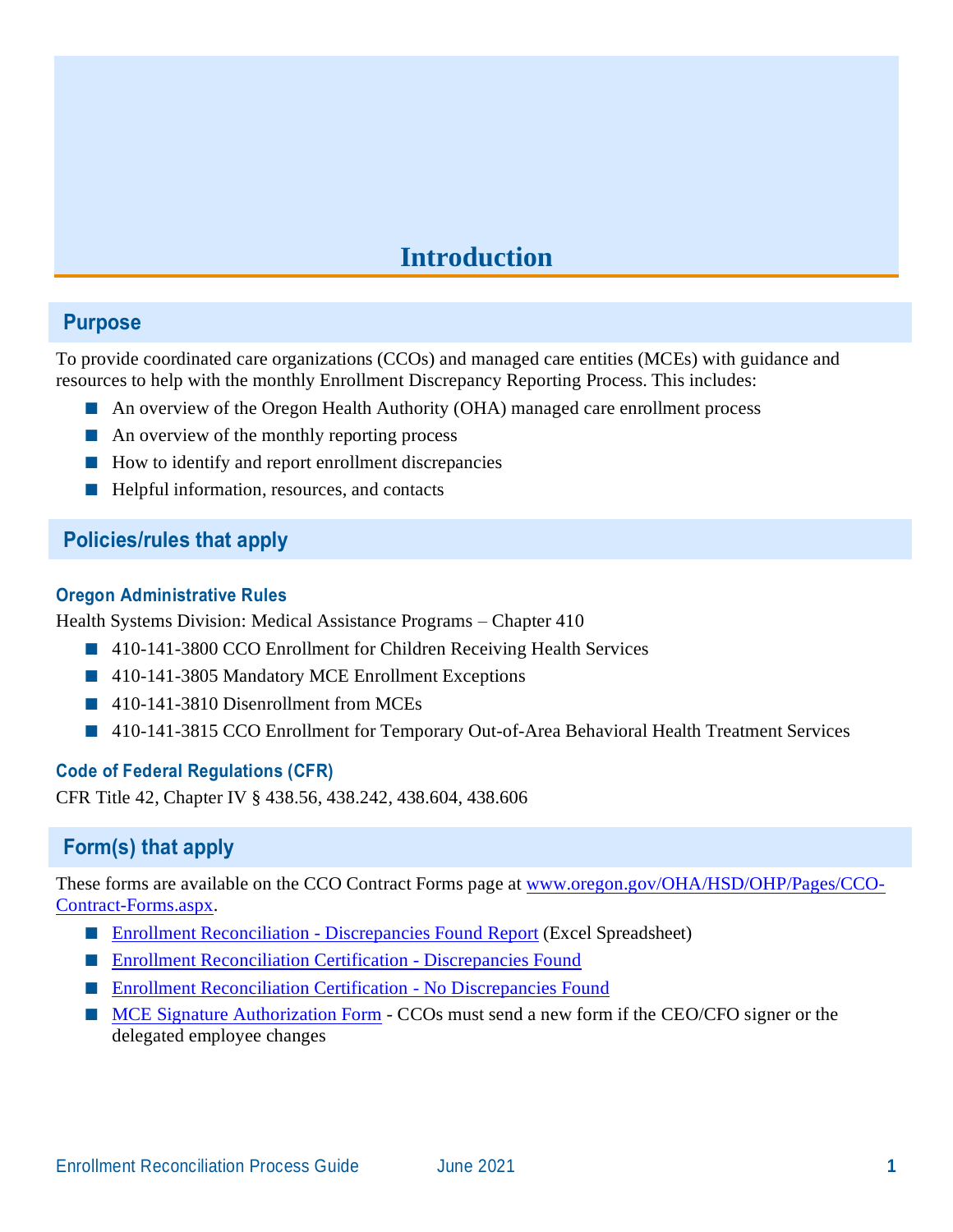# **Managed care enrollment overview**

<span id="page-3-0"></span>Before learning about discrepancy reporting, it may be helpful to read this section to review how enrollment normally works.

# <span id="page-3-1"></span>**Enrollment change criteria**

Oregon Administrative Rule 410-141-3810 allows members to change their plan enrollments at these times as long as another plan is available:

- When they reapply or the worker re-determines OHP benefits
- If they move and their existing plan does not provide service at their new address
- Within 30 days of a manual enrollment error or auto assignment error
- Within 90 days of first-time enrollment or auto assignment (for new OHP members)
- After they have been enrolled with a plan for at least six months
- When approved by OHA

### <span id="page-3-2"></span>**Enrollment effective dates**

<span id="page-3-3"></span>As allowed under Oregon Administrative Rule 410-141-3810, DHS/OHA updates managed care enrollment weekly.

- If submitted before 5 p.m. Wednesday, the updates become effective the following Monday
- **■** If submitted on Thursday or Friday, they become effective one week after the following Monday

# **Newborn enrollment**

Newborn babies born to OHP eligible mothers are assumed eligible for OHP on date of birth (DOB). Newborn enrollment follows the mother's enrollment (CCO or FFS) that was in effect on the baby's DOB. Eligible newborns are typically enrolled into CCOs within 2 weeks of being reported to OHA.

Newborns are reported to OHA & ODHS by:

- Member:
	- Calling ODHS or OHA Client Services Unit
	- Updating their case in Applicant Portal
	- Contacting or visiting a local ODHS SSP/APD branch
	- Sending an email to [Oregon.Benefits@dhsoha.state.or.us](mailto:Oregon.Benefits@dhsoha.state.or.us)
- Community Partner (on behalf of member):
	- Calling ODHS or Client Services Unit
	- Updating member's case in Worker Portal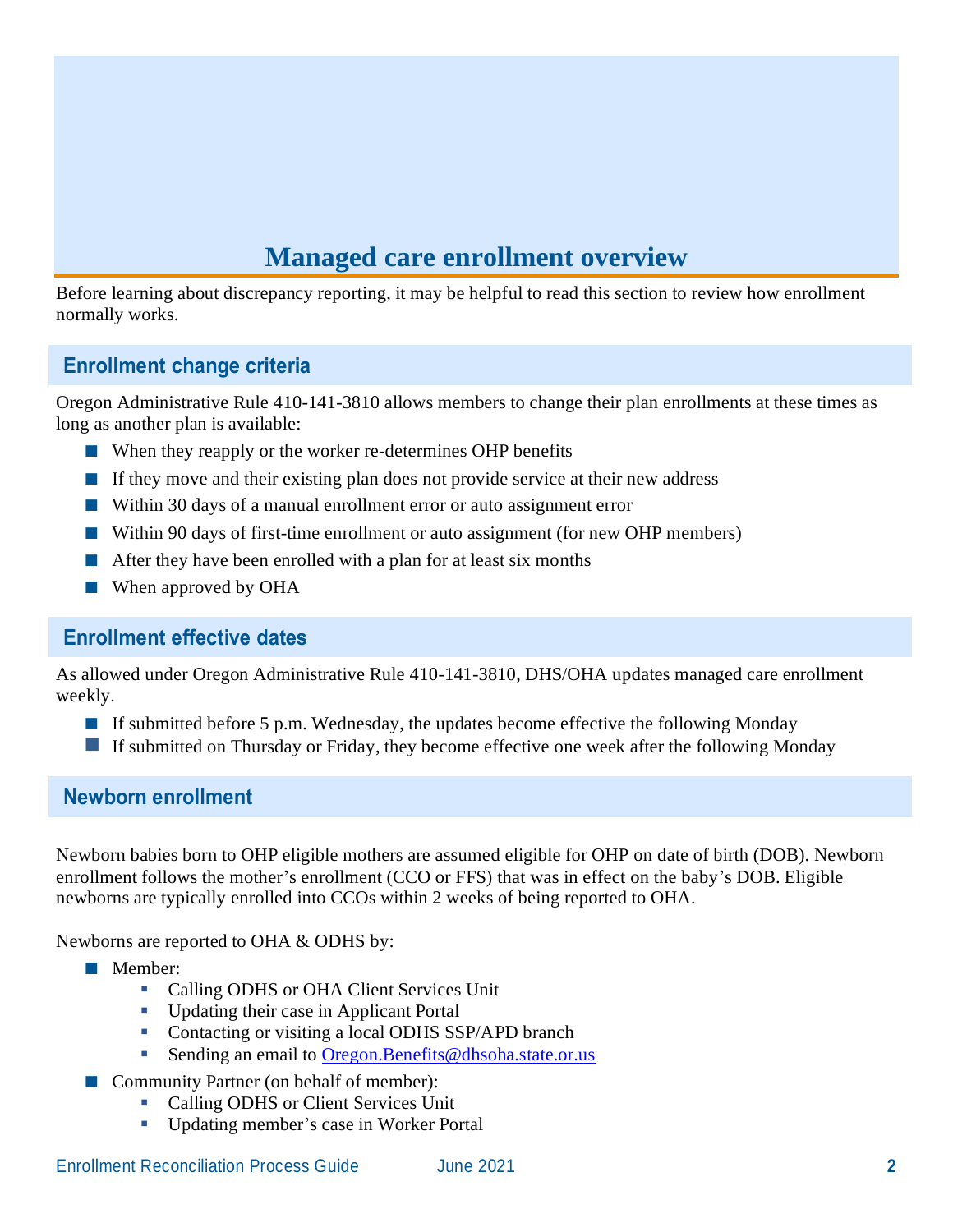- Sending an email to [Oregon.Benefits@dhsoha.state.or.us](mailto:Oregon.Benefits@dhsoha.state.or.us)
- Provider/Hospital:
	- Submitting Form 2410 [OHP Newborn Notification](https://sharedsystems.dhsoha.state.or.us/DHSForms/Served/he2410.pdf)
- CCO:
	- Submitting Form 2410 [OHP Newborn Notification](https://sharedsystems.dhsoha.state.or.us/DHSForms/Served/he2410.pdf) to [Oregon.Benefits@dhsoha.state.or.us](mailto:Oregon.Benefits@dhsoha.state.or.us) (If received by hospital/provider)

### **Newborn Enrollment reported on Daily 834 file:**

Once enrolled, the newborn enrollments are reported to plans in the daily 834 file. The 834 file:

- Contains enrollment changes for newborns with an "ongoing" enrollment segment
- Indicates if the newborn's date of birth is current month or prior month

To notify CCOs, OHA sends a secure email to the plan about retroactive enrollment segments on the date the segment is added. Newborn enrollments are added daily. CCOs may contact [Oregon.Benefits@dhsoha.state.or.us](mailto:Oregon.Benefits@dhsoha.state.or.us) for assistance if delayed enrollment has exceeded typical timeframes and enrollment is needed for care or billing.

# <span id="page-4-0"></span>**Enrollment gaps**

End-of-month eligibility processes may end CCO disenrollment for some members. When this happens, the member will need to get services on a fee-for-service basis, instead of from their CCO. OHA will report this as a gap in the member's managed care enrollment.

# <span id="page-4-1"></span>**OHA enrollment corrections**

For all enrollment errors, OHA will identify impacts to all plans and providers to determine the appropriate change. If the 834 file is unable to report the change, OHA will notify the plan's designated contact by email.

When OHA removes incorrect enrollment segments for a plan member, the segments move to the member's enrollment "history" in MMIS. The daily 834 displays these "history segments" as an enrollment add and term for the same date (the date of correction). Plans may consider these as a "void."

For retroactive enrollments, the notification will include demographic details such as PERC, member address and rate or group codes.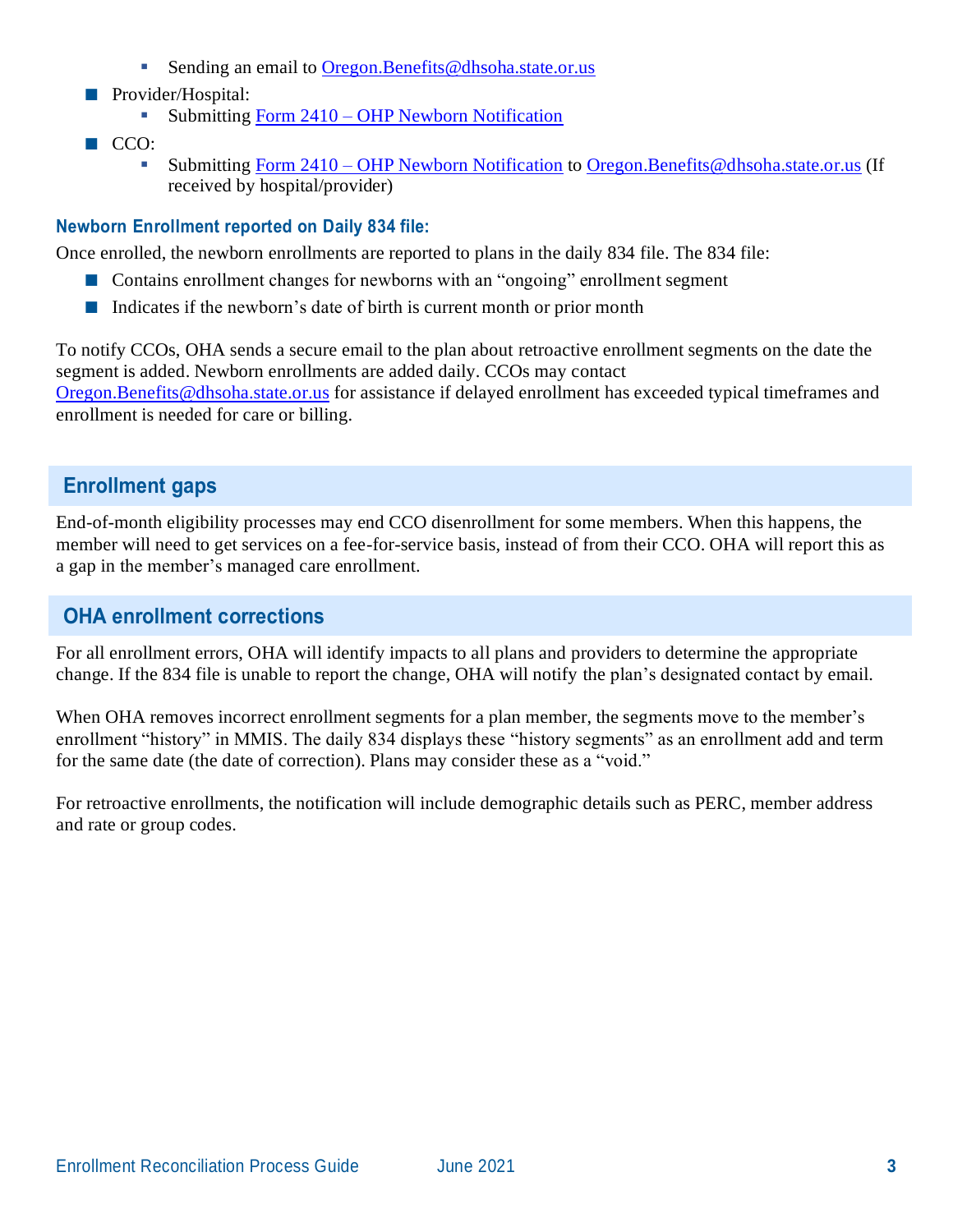# **Enrollment discrepancy reporting process**

# <span id="page-5-1"></span><span id="page-5-0"></span>**Monthly reporting requirements**

Each month, all plans (MCEs and CCOs) must submit one of the following reports to OHA:

- [Enrollment Reconciliation Certification -](https://www.oregon.gov/oha/HSD/OHP/CCO/Discrepancies-Found-Form.docx) Discrepancies Found
- [Enrollment Reconciliation Certification –](https://www.oregon.gov/oha/HSD/OHP/CCO/No-Discrepancies-Found-Form.docx) No Discrepancies

The report is for the previous month's enrollment activity, and the first few days of the current month (before OHA sends the monthly 834 Audit File to plans). For example, if OHA delivers the monthly audit file on February 5, the plan will report discrepancies from:

- January
- February 1-4.

<span id="page-5-2"></span>To learn more about this requirement, see Exhibit B, Part 3, Section 11 of the CCO/DCO contract.

# **Timelines**

- Upon receipt of the 834-monthly file, MCEs and CCOs have 14 days to complete and submit their reports to OHA.
- Plans that miss this deadline will get a courtesy reminder from the CCO Enrollment Reconciliation Coordinator. OHA will consider plans non-compliant for this requirement if they do not submit reports within two business days of the reminder.

#### **If plans are unable to meet reporting timelines:**

Plans that cannot meet the above timeframes must notify the CCO Enrollment Reconciliation Coordinator within 14 business days of receiving the 834-monthly file.

# <span id="page-5-3"></span>**Signature authority**

OHA will only accept reports signed by one of the following per 42 CFR 438.604 and 42 CFR 438.606:

- Chief Executive Officer (CEO)
- Chief Financial Officer (CFO)
- Individual who has been delegated authority and reports directly to the CEO or CFO.

To delegate signature authority, the CEO or CFO must complete the [MCE Signature Authorization Form](https://www.oregon.gov/oha/HSD/OHP/CCO/MCE-Signature-Authorization-Form.doc) and submit it via secure email to [CCO.MCODeliverableReports@dhsoha.state.or.us](mailto:CCO.MCODeliverableReports@dhsoha.state.or.us)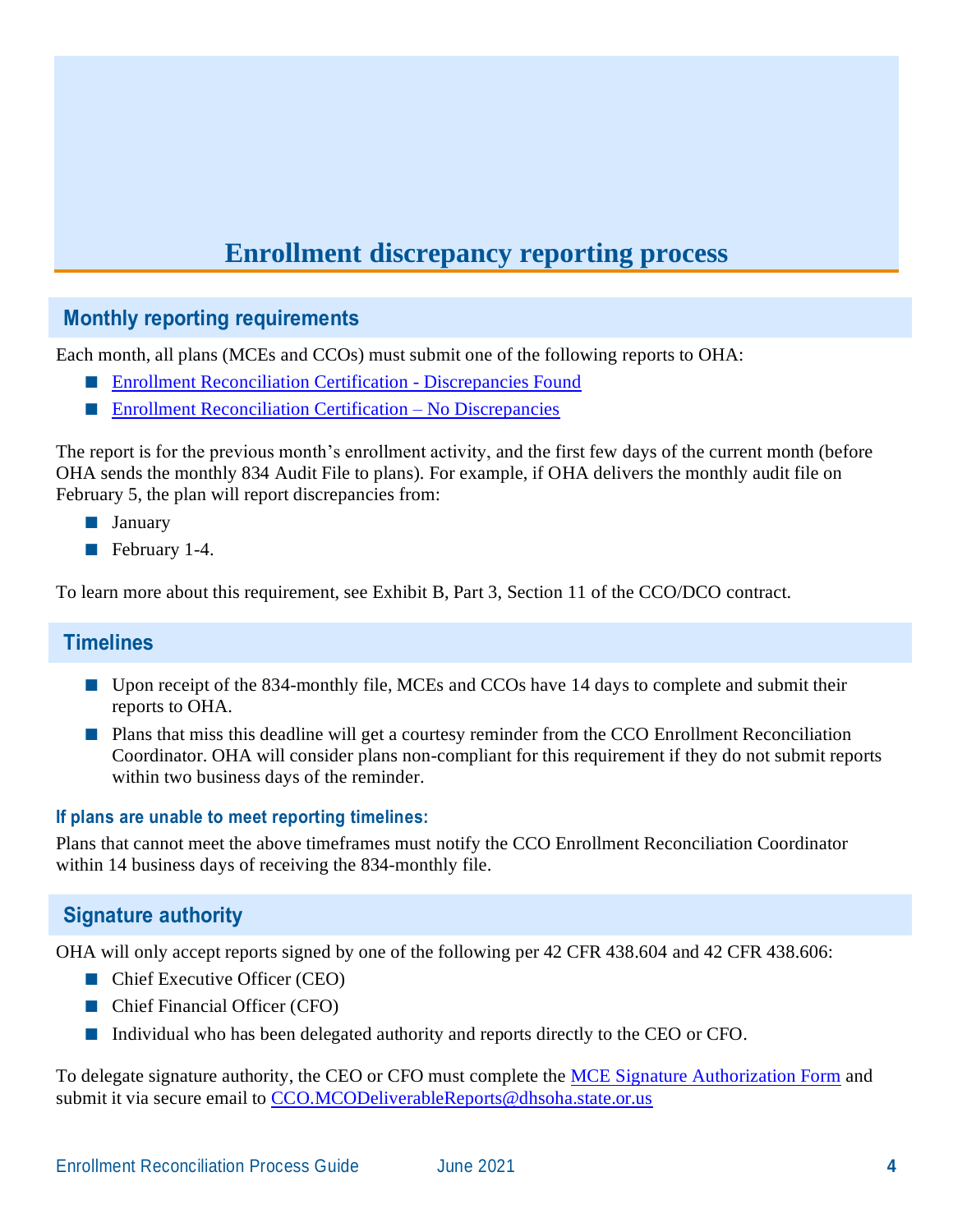# <span id="page-6-0"></span>**How to submit reports to OHA**

The CEO, CFO, or delegated representative must sign, date, and complete the appropriate Enrollment Reconciliation Certification form and send the completed form via secure email to the CCO Enrollment Reconciliation Coordinator.

- In the subject line, write, "Enrollment Reconciliation," followed by your plan name.
- The assigned Account Representative will be copied on the finalized discrepancy file review.
- If discrepancies have been found, a completed Discrepancies Found Report must be included in the email.

# <span id="page-6-1"></span>**OHA review**

Prior to the next 834 monthly file, OHA will review all discrepancies listed in the "Discrepancies Found" report and return the completed report to the contacts designated by the CCOs. This includes:

- Verifying the discrepancies
- Responding to the plan to confirm or explain the reported discrepancies
- If applicable, correcting all confirmed discrepancies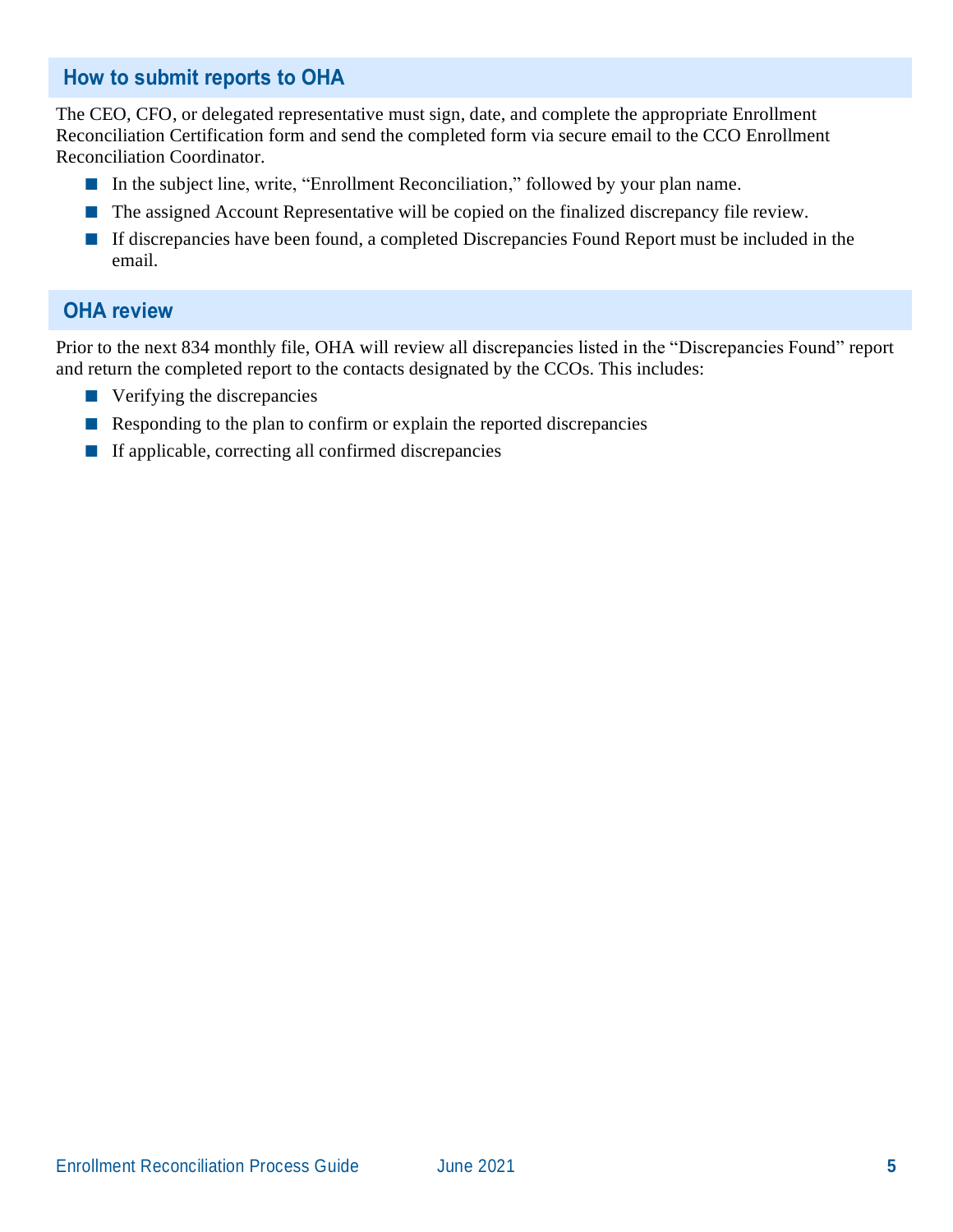# **How to review 834 information for enrollment discrepancies**

<span id="page-7-0"></span>OHA plans should process all their daily 834 files for the prior month **before** beginning analysis to complete the monthly discrepancy report.

# <span id="page-7-1"></span>**Note reporting due dates**

Refer to the monthly 834/820 calendar to note due dates for submitting the monthly report. OHA will post the calendar with the meeting materials for the All Plan System Technical Workgroup meeting material, posted at [www.oregon.gov/OHA/HSD/OHP/Pages/CCO-System-Technical.aspx.](http://www.oregon.gov/OHA/HSD/OHP/Pages/CCO-System-Technical.aspx)

# <span id="page-7-2"></span>**Load all 834 daily files in chronological order**

Under normal processing, the 834 daily file is produced Monday through Friday, with delivery to electronic data interchange (EDI) mailboxes Tuesday through Saturday.

If you have not received a daily or monthly 834 file as expected:

- Contact your encounter data liaison.
- The Encounter Data team will investigate, determine if a file was created/delivered, and contact the plan with their findings.

<span id="page-7-3"></span>Please be sure to load any re-delivered files **before** beginning your discrepancy review.

# **Identify enrollment changes in the 834 daily files**

To find enrollment changes in the 834, you need to:

- Locate all segments that contain 834 Maintenance Reason Code 22 ("Plan Change"), then
- For each segment, determine the specific reason for the plan change. OHA reports the specific reason as an MMIS Stop Reason Code.

For reference, the [834 Maintenance Reason Code Crosswalk](http://www.oregon.gov/OHA/HSD/OHP/Tools/834%20Supplement%20-%20Maintenance%20Reason%20Code%20Crosswalk.pdf) lists all of OHA's internal MMIS Stop Reason Codes along with the corresponding 834 Maintenance Reason code and a full description of the change reported under the code.

#### **How to find plan changes**

Look for 834 Reason Code 22 ("Plan Change") as shown in the [Oregon MMIS Technical Specifications for the](http://www.oregon.gov/OHA/HSD/OHP/Tools/5010%20834%20Daily%20Version%201.3,%2010-21-2015.pdf)  [834 Daily File.](http://www.oregon.gov/OHA/HSD/OHP/Tools/5010%20834%20Daily%20Version%201.3,%2010-21-2015.pdf) The 834 Reason Code is INS (Member Level Detail), Element INS03 ("Maintenance Type Code").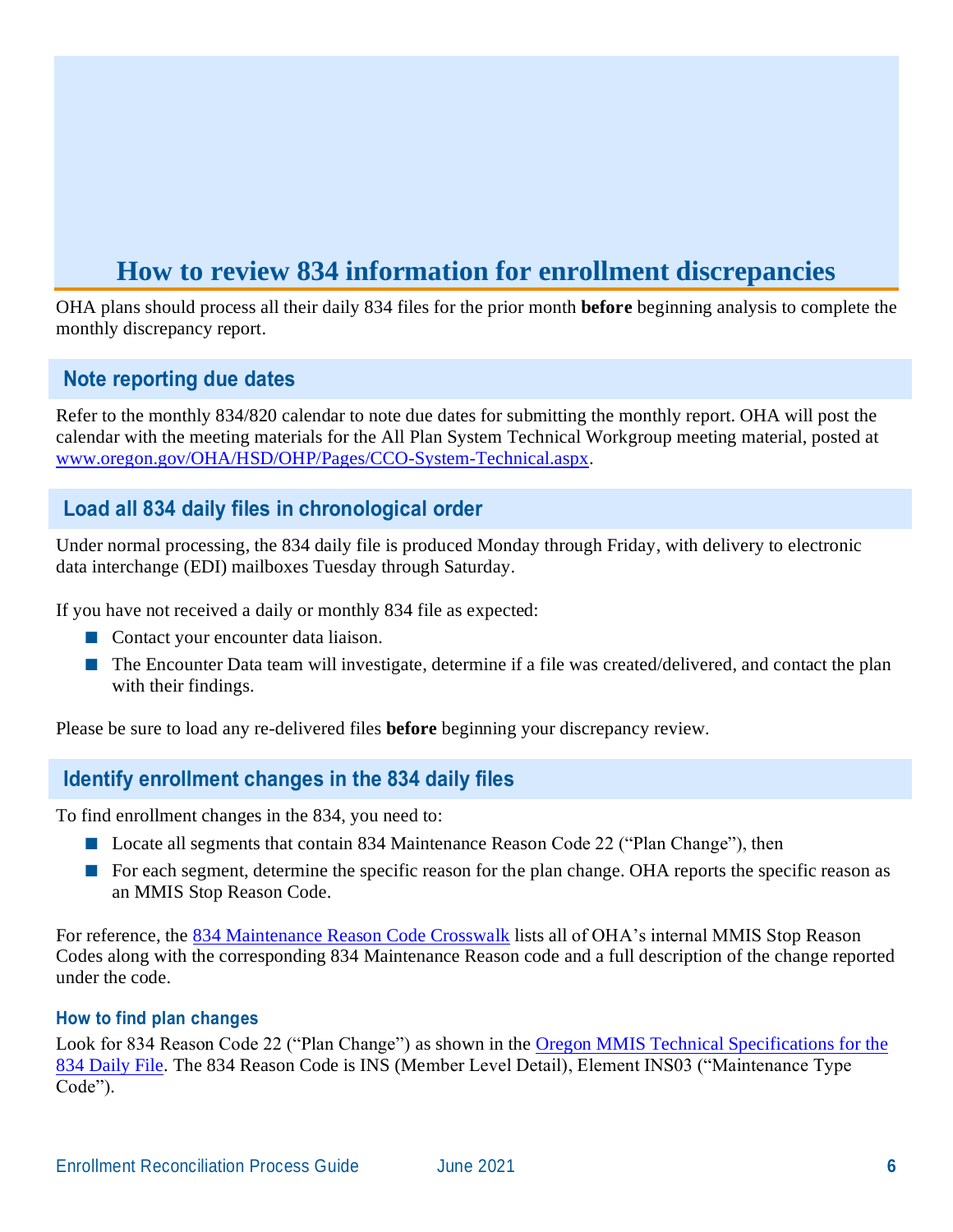In the example below:

- This code ("22") displays in the third data element (after the "Y" flag) in the INS section reported for the member.
- The enrollment start/end dates are in the "DTP" section, entered in YYYYMMDD format.

```
DMG*D8*19780516*F**C
AMT*P3*25.05
LUI*LE*ENG
INS*Y*18*024*22*A*E**TE*
REF*REF*23*
REF*3H*
DTP*356*D8*20161001
DTP*357*D8*20161118
```
#### **How to find MMIS Stop Reasons**

For members with plan changes, look at the REF data element listed for "END REASON."

As shown in the [Oregon MMIS Technical Specifications for](http://www.oregon.gov/OHA/HSD/OHP/Tools/5010%20834%20Daily%20Version%201.3,%2010-21-2015.pdf) the 834 Daily File the MMIS Reason Code is REF (Reporting Category Reference), Element REF02 ("Reference Identification").

In the example below, the code ("RC") displays as the second data element on the REF line for the END REASON section of the 834 reporting for the member.

- **This section is listed 6<sup>th</sup>** ( $LX*6$ ) below.
- **There can be up to 10 pieces of information reported for a member (LX\*1 through LX\*10).**

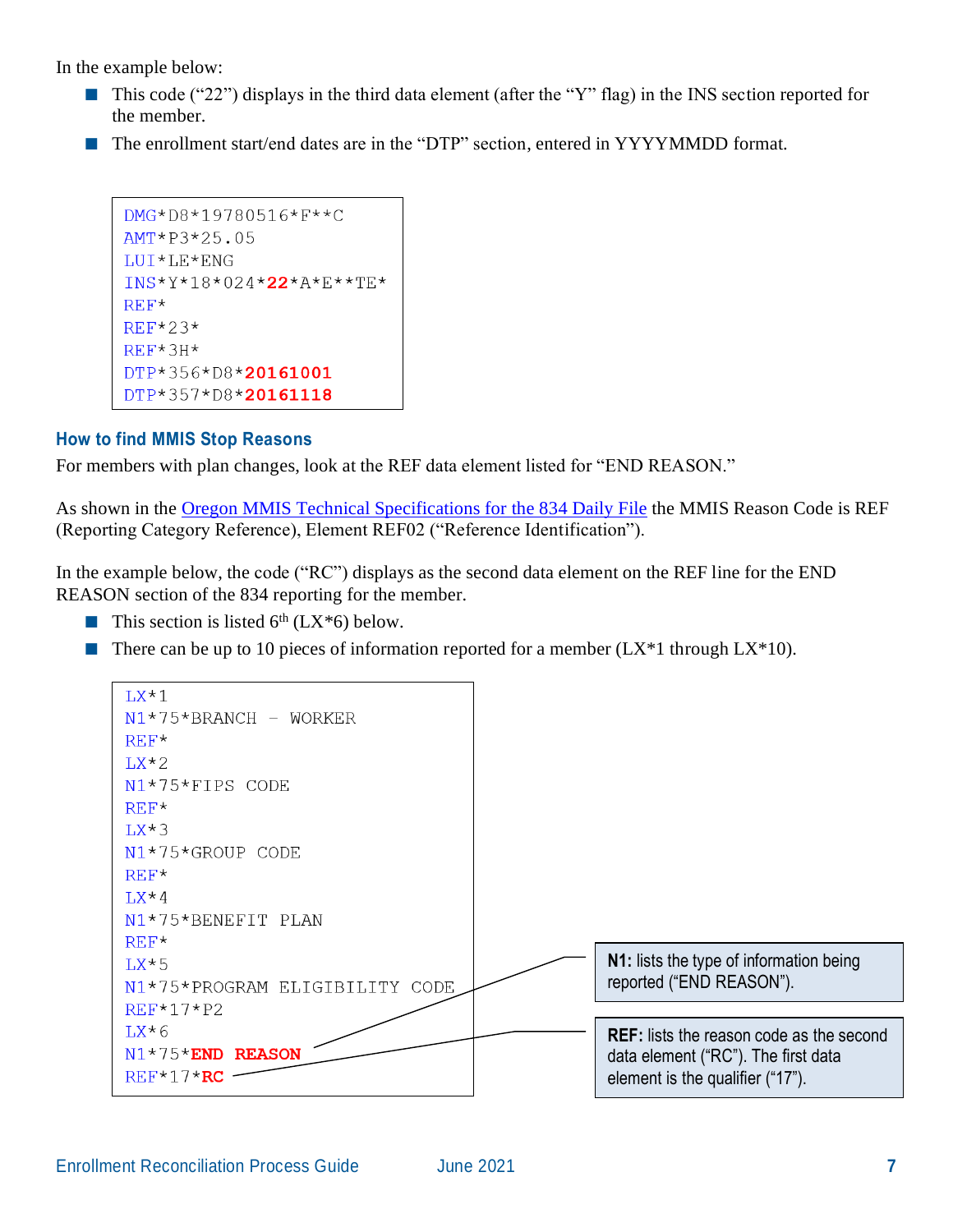# <span id="page-9-0"></span>**Review 834 monthly and daily files for discrepancies**

Plans must identify discrepancies by comparing the end-of-month enrollment snapshot (834 monthly audit file) with the changes reported in the 834-daily file for the past 30 days.

#### **Examples of discrepancies to report**

| <b>Type</b>                               | <b>Description</b>                                                                                                                           |
|-------------------------------------------|----------------------------------------------------------------------------------------------------------------------------------------------|
| No termination on file                    | Member is not listed in the 834-monthly file, but was in prior months:                                                                       |
|                                           | Finding no termination for the member in the past month's 834 daily<br>files would be a discrepancy.                                         |
| No add record on file                     | Member is listed in the 834 monthly file, but not the prior month:                                                                           |
|                                           | Finding no add record for the member in the 834 daily files would be a<br>discrepancy.                                                       |
| Managed care enrollment gaps              | Member is listed in the 834-monthly file, but the daily 834 files do not show any<br>changes in enrollment during the month                  |
| Retroactive eligibility changes           | OHA has reported, or you have identified, a retroactive eligibility change, but<br>the daily or monthly 834 does not show a "program change" |
| <b>Retroactive enrollment corrections</b> | OHA has made a correction, but the daily or monthly 834 does not show the<br>correction, such as:                                            |
|                                           | Filling an enrollment gap                                                                                                                    |
|                                           | Correcting newborn enrollment dates                                                                                                          |
|                                           | Removing incorrect enrollment segments                                                                                                       |

# <span id="page-9-1"></span>**Review for discrepancies between enrollment change requests and 834 reporting**

Review all enrollment change emails from Client Enrollment Services (CES).

Plans must also review the 834 daily and monthly files to make sure the following changes are accurately reported on the daily and monthly files:

- Disenrollment's due to mid-month loss of OHP eligibility or deceased members
- Newborn enrollment

These types of changes **only** need to be reported as discrepancies when:

- They are not reported correctly on the daily and monthly 834.
- You did not receive an add or termination record for the member in the past month's 834 daily files.

# <span id="page-9-2"></span>**For plans that contract with a subcontractor:**

Before submitting subcontractor reports to OHA, please review and analyze them for:

- Accuracy using the 834 and the Provider Web Portal
- Member terminations
- New enrollments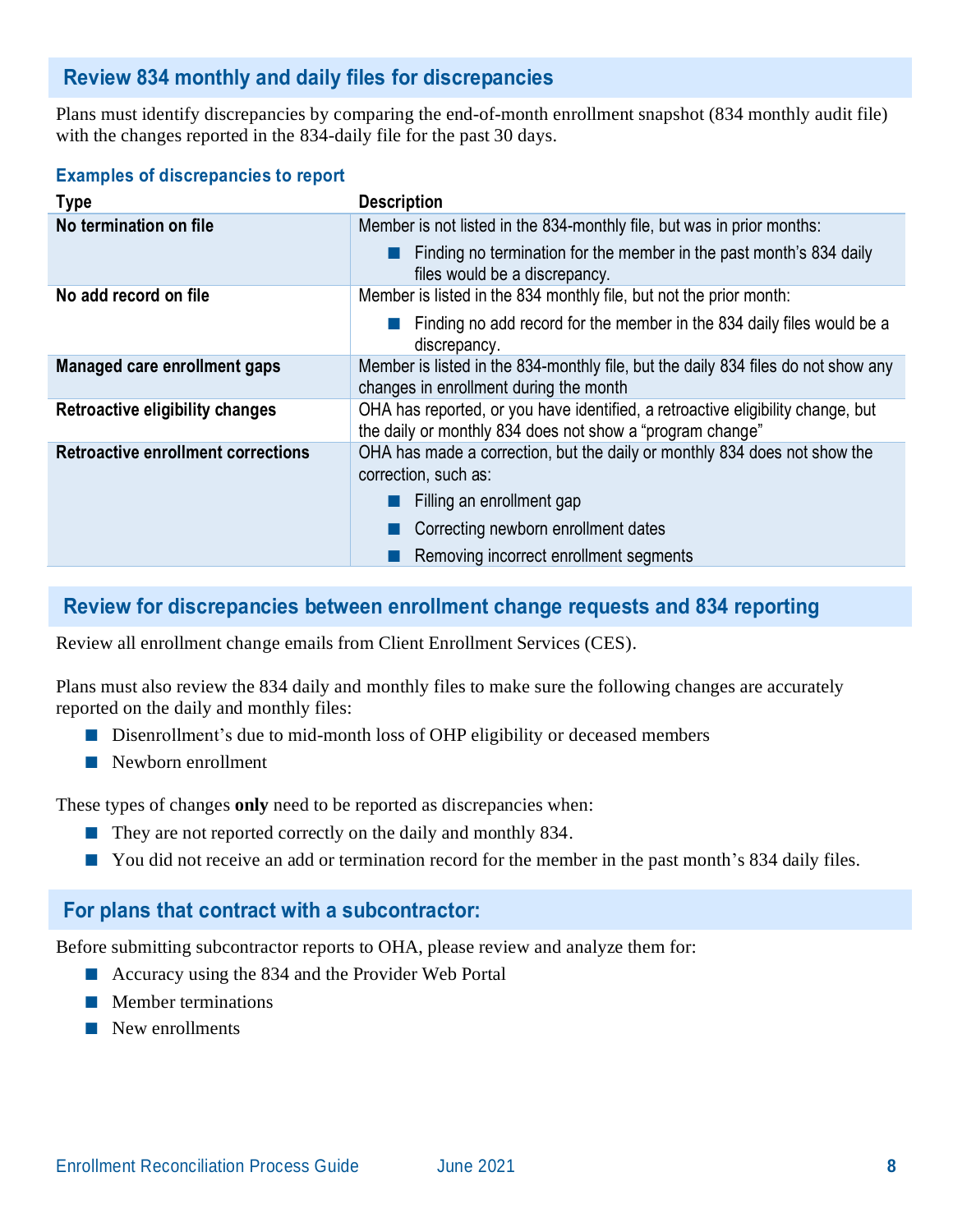# **Enrollment change examples on the 834-daily file**

# <span id="page-10-0"></span>**Date of death**

Date of death is reported retroactively. For example:

- 834 monthly file shows member termed 03/25/2017.
- OHA verifies the date of death on 03/25/2017 and retroactively closes for date of death on 04/08/2017.
- OHA confirms accuracy of the information by noting that the daily 834 shows correct MMIS Stop Reason ("DP") and 834 Maintenance Reason ("03") codes for mid-month enrollment termination.

#### **Identifying date of death changes**

In the following example, the INS segment shows the 834 Maintenance Reason code ("03" – Deceased Person) as the 3rd data element (after the "Y" flag). The DTP segments show the start and end dates of the enrollment (formatted as YYYYMMDD).

```
INS*Y*18*024*03*A*C**TE*N*D8*20170325
RFF*REF*
REF*
DTP*356*D8*20160901
DTP*357*D8*20170325
```
In some instances, the 834 may report an "XN" maintenance reason the day before the date of death gets reported. This means plans may have to view two daily files to verify date of death changes.

### **Enrollment correction reported as a discrepancy**

In the following example, the INS segment shows the 834 Maintenance Reason code ("07" – Termination of Benefits) as the  $3<sup>rd</sup>$  data element (after the "Y" flag).

- The DTP segments show the start and end dates of the enrollment (formatted as YYYYMMDD).
- $\blacksquare$  The start and end dates are the same (1/1/2017), indicating that this is an enrollment correction.

```
TNS*Y*18*024*07*A*C**TE*N*
REF*0F
REF*23
REF*3HDTP*356*D8*20170101
DTP*357*D8*20170101
```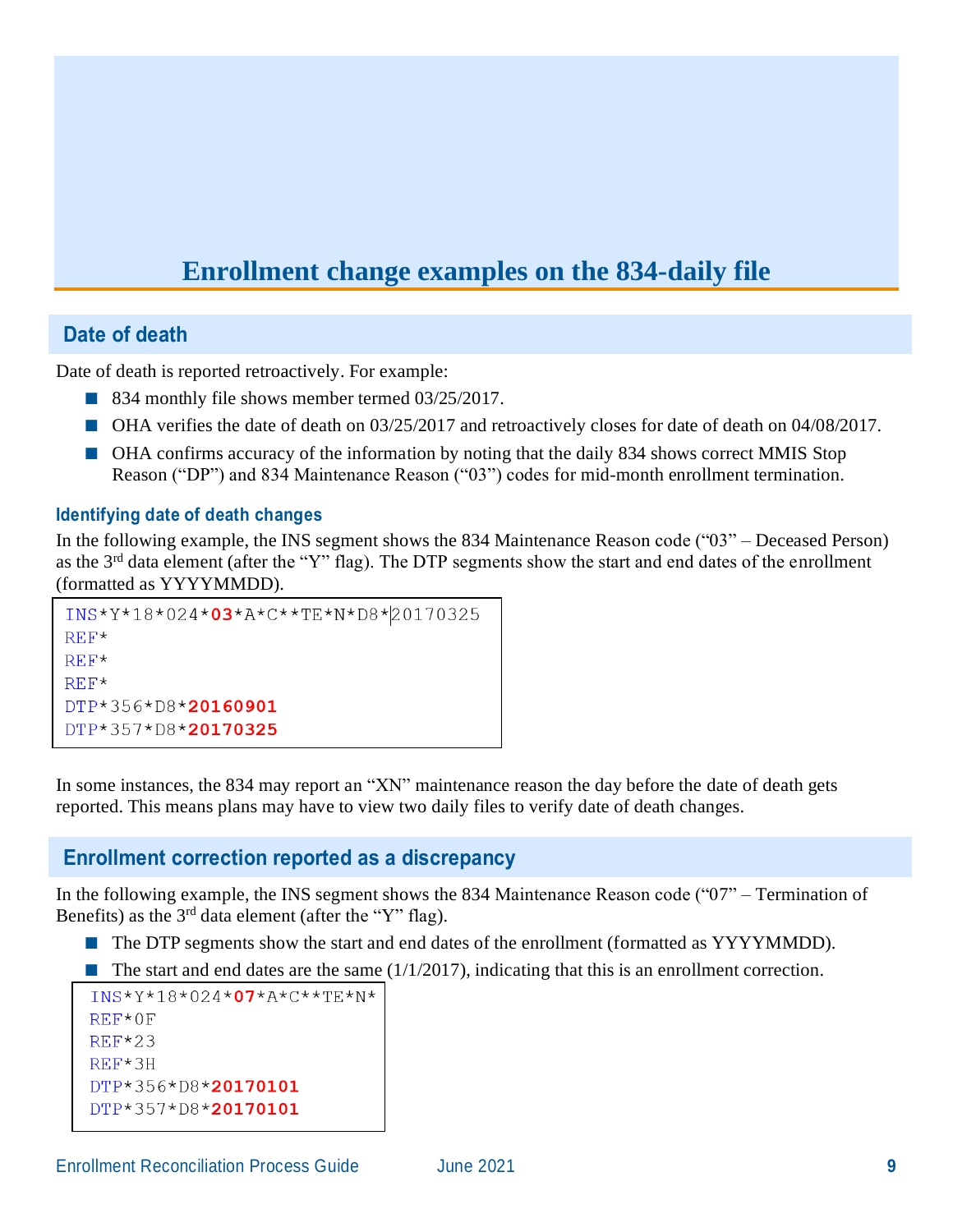#### **Enrollment information**

The INS segment shows the following:

- "021" means the enrollment is an addition.
- 834 Maintenance Reason code ("AI" No Reason Given)

The DTP segments show the start and end dates of the enrollment (formatted as YYYYMMDD).

The DMG segment shows the newborn's date of birth, which is the same as the enrollment start date.

```
DMG*D8*20170221*F**C
AMT*
LUI*LE*ENG
INS*Y*18*021*AI*A*E**AC**N
REF*0F
REF*3HREF*23
DTP*356*D8*20170221
DTP*357*D8*20170331
```
#### **Newborn enrollment flag**

You can use this flag to verify that the reason code information is for newborn enrollment. To do this, look for the "Newborn Indicator" information for the newborn (see example below).

- In the NM1 section, "QD" indicates the responsible party.
- In the DTP section, the date matches the newborn's enrollment start date and birth date.
- The newborn flag is the second data element in the REF segment.

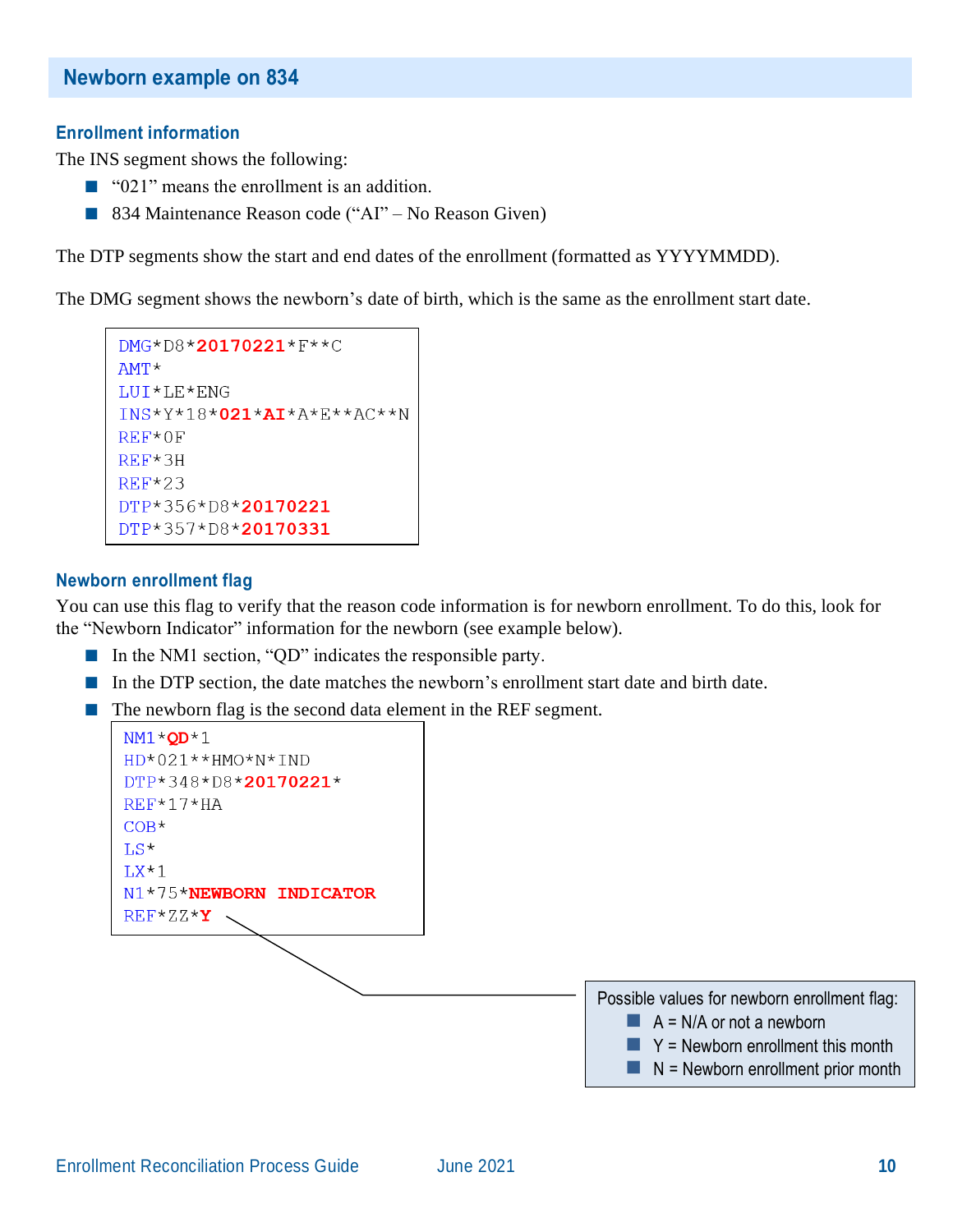# **Helpful information**

# <span id="page-12-1"></span><span id="page-12-0"></span>**OHA contacts by topic**

#### **834 technical help; Delivery of electronic files, mailbox access issues.**

EDI Support Services at [DHS.EDISupport@dhsoha.state.or.us](mailto:DHS.EDISupport@dhsoha.state.or.us)

#### **Technical assistance to resolve complex billing or urgent access to care issues, capitation payments, content issues with the 834 files.**

Your Account Representative

#### **Monthly enrollment discrepancy reporting**

CCO Enrollment Reconciliation Coordinator

#### **Enrollment changes, corrections, and questions**

Client Enrollment Services at [ces.dmap@dhsoha.state.or.us.](mailto:ces.dmap@dhsoha.state.or.us)

- Dual primes: Report when you find members in your 834 files with the same name and date of birth.
- Home CCO enrollment requests (to maintain access to care or other unique issues)
- Newborn enrollment
- Incarceration
- Retroactive Managed Care requests that are supported by contract or rule.

#### **Provider Web Portal and AVR PIN/password resets and questions**

<span id="page-12-2"></span>Call Provider Services at 800-336-6016 or email [team.provider-access@dhsoha.state.or.us.](mailto:team.provider-access@dhsoha.state.or.us)

# **Web links by topic**

#### **CCO contract forms**

[www.oregon.gov/OHA/HSD/OHP/Pages/CCO-Contract-Forms.aspx](http://www.oregon.gov/OHA/HSD/OHP/Pages/CCO-Contract-Forms.aspx)

#### **Eligibility verification**

[www.oregon.gov/OHA/HSD/OHP/Pages/Eligibility-Verification.aspx](http://www.oregon.gov/OHA/HSD/OHP/Pages/Eligibility-Verification.aspx)

#### **Provider Web Portal**

[www.oregon.gov/OHA/HSD/OHP/pages/webportal.aspx](http://www.oregon.gov/OHA/HSD/OHP/pages/webportal.aspx)

#### **Tools for health plans**

Enrollment Reconciliation Process Guide June 2021 **11**